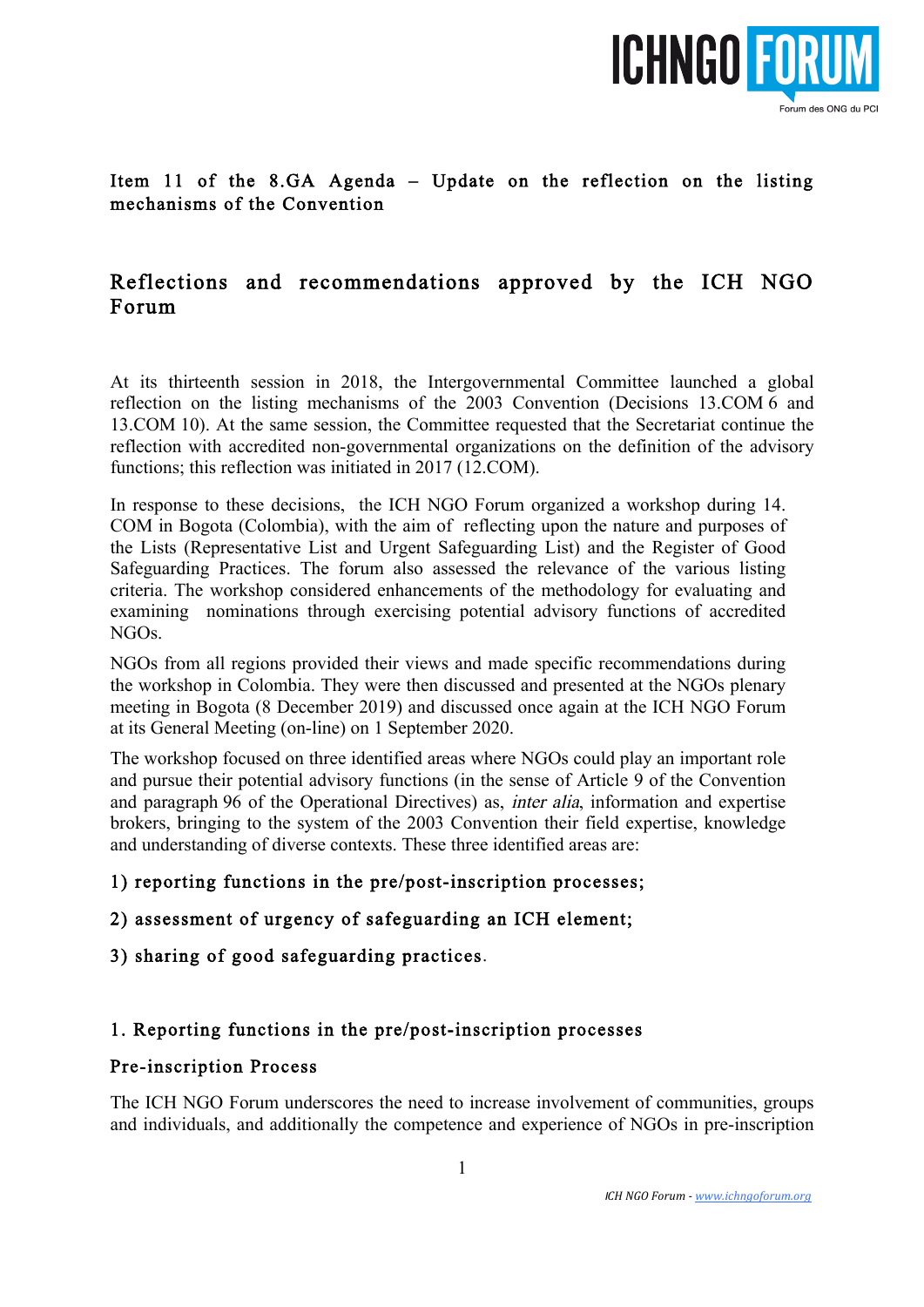

processes. Bottom-up strategies in pre-inscription processes as well as creating a space for this dialogue are needed.

#### Post-inscription Monitoring

 NGOs agree that post-inscription monitoring does not actually occur because there are no tools available to monitor individual elements after inscription. While the existing mechanisms support inscription, monitoring is absent once inscription occurs – obligatory report after the inscription that the State Party was obliged to submit. Post-inscription procedures, methods and protocols should include evaluation of whether and how safeguarding plans are implemented and assessment of their benefits to communities and groups. NGOs recommended fundamental change in the perception of what post-inscription monitoring entails and the creation of adequate mechanisms for carrying out post-inscription monitoring that also facilitates involvement of NGOs concerned along with communities, groups and individuals.

#### 2. Assessment of urgency of safeguarding and ICH element

No methodology now exists to evaluate the level of urgency in evaluating whether an element should be included in the list of ICH in urgent need of safeguarding. Recognizing the relatively small number of USL applications, participants agreed that efforts should be made for States Parties to view USL nominations as a significant acknowledgement of safeguarding priorities that increases awareness of treasured ICH. Such a view of urgent safeguarding would provide a new incentive for nominations.

All USL nominations must engage community self-evaluation of whether their ICH element needs urgent safeguarding. However, there is little understanding of what "urgent" safeguarding means, and hence a need for more specific criteria for determining whether an element requires urgent safeguarding, and when it should be removed from the USL. Such criteria could include for example: diminishing number of bearers of an element, who are likely to be elderly; absence of opportunities for transmission, particularly a lack of nonformal transmission; lack of natural materials for craftspersons; loss of oral tradition; absence of support structures for practicing the element and extensive transformation of ICH for performance on the stage. The NGO Forum welcomes the development of the 'Dive into Intangible Cultural Heritage!' in this regard, presenting a map of threats to ICH on the basis of the 64 USL inscriptions.

It should also be recognized that ICH will inevitably and dynamically change over time due to creativity and adaptation to new social and cultural circumstances. Specific criteria need to be developed for the removal of an element from the USL. These would include – accordingly to identified risks – increased numbers of bearers practicing the element and new support structures for renewed practice.

The notion of empathy was also suggested when embarking on urgent safeguarding projects.

#### 3. Sharing good safeguarding practices

The NGO Forum believes that the Register of Good Safeguarding Practices is not given the visibility it deserves. It observed that the whole listing system is now constructed in a manner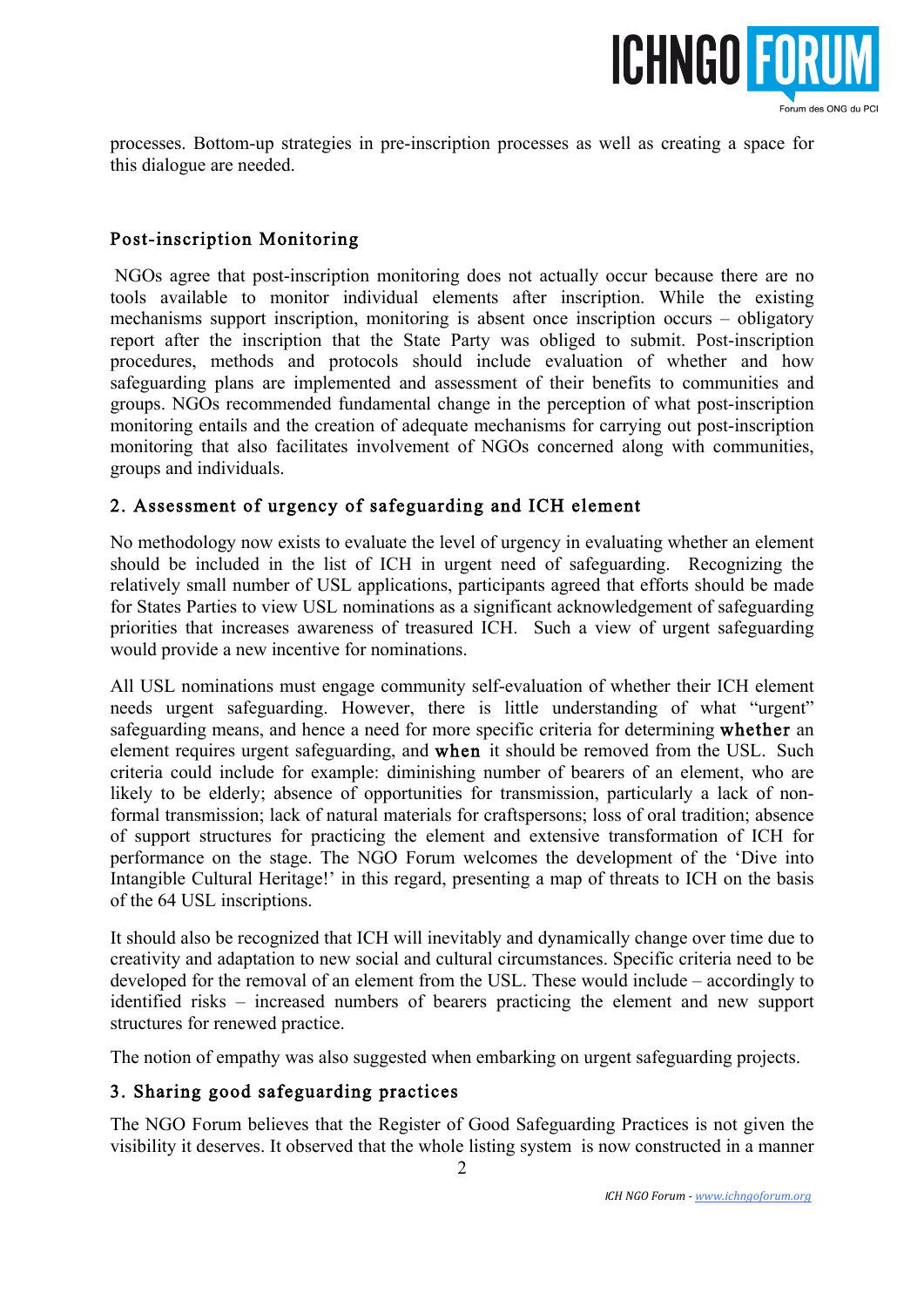

that does not attract proper and awaited level interest of States Parties in potential nominations to the Register, with the set criteria that are difficult to meet.

Even though the Operational Directives regarding the nomination procedure and the nomination forms have evolved since the first inscription cycle (2009), the inscription criteria themselves referring to the Register of Best/Good Safeguarding Practices, launched on the basis of Article 18, have only been subject to minor amendments. The amendment adopted by the third session of the General Assembly concerned criteria P.4 and P.5 : The objective of this amendment was to limit the Register to programmes, projects or activities that are already completed, and not to include those that are only at the planning stage (Resolution 3.GA 5). Since then the criteria were not subjected to broader discussion though the concerns regarding very low visibility of the Register as well as low interest of States to submit nominations (by now only 22 inscriptions) to it were raised by evaluation bodies on several occasions. Noting the underuse of the Register, the Committee called upon States Parties and the Secretariat to complement the Register with 'alternative and lighter ways of sharing intangible cultural heritage safeguarding practices' (Decisions 8.COM 5.c.1 and 10.COM 10 (paragraph 10))

The Register of Good Practices occupies last place in the listing mechanism informal hierarchy. States need to choose between the Lists (RL and USL) and the Register of Good Practices when submitting a file. This was found to be rather surprising since safeguarding rather than listing is of paramount importance for the 2003 Convention.

More networking is needed among those on the Register to help others willing to be inscribed and to raise visibility of the Register and to share safeguarding experiences in the international networks and communities around ICH and the UNESCO 2003 Convention. Existing criteria should either be articulated in more concrete terms and/or fewer criteria could be provided. Aide-memoire and tool kits need to be created to guide States in preparing their nominations. There is also a need to establish Capacity Building Training focused upon the Register.

While there are a substantial number of ongoing inspiring initiatives for alternative, lighter ways of sharing safeguarding practices, these initiatives are often not connected and safeguarding experiences are mainly being shared at the local or country levels. These observations are confirmed by the report, presenting the results of the recent survey on alternate, lighter ways of sharing safeguarding experiences (UNESCO 2019). There is a lack of clarity about who is to take an initiating or coordinating role for sharing instructive and exemplary practices on the international level. Recommendations from NGO Forum include building upon the rich variety of sharing initiatives already elaborated, and valorizing the dynamic enthusiasm of actors engaging and interested in sharing best practices. The NGO Forum recommends concentrating efforts on clustering and coordinating the networks and initiatives that already exist.

It is also underlined that alternative, lighter ways of sharing good ICH safeguarding practices do not constitute a solution to the identified problems related to the Register itself.

The importance of the Twelve Ethical Principles was highlighted throughout all processes related to listing mechanisms. During pre-inscription processes as well as postinscription monitoring assessment must underscore the importance of free and informed consent, both prior and continuing, of the relevant communities, groups and individuals. Ethical principle 4 states that "all interactions with the communities, groups and, where